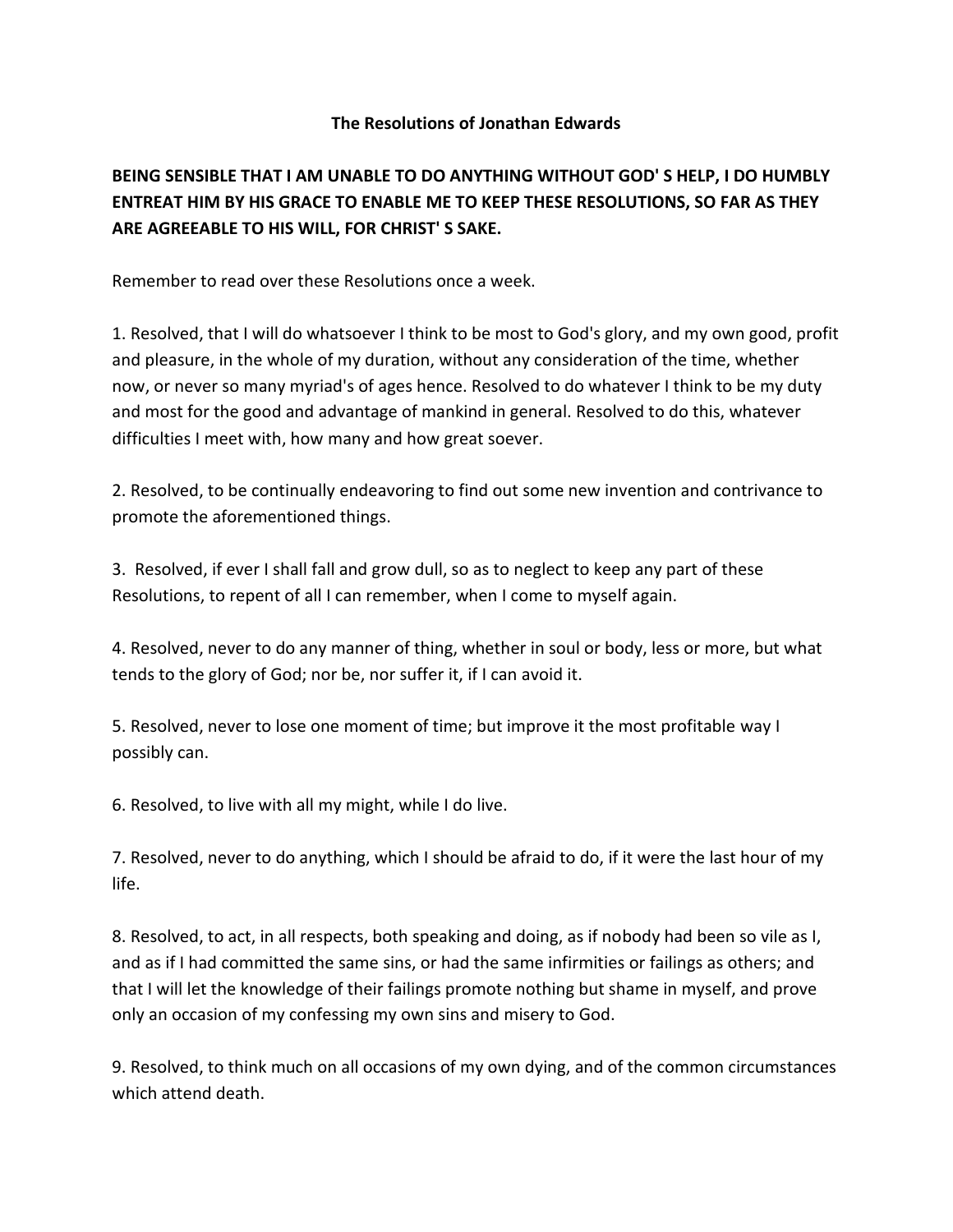10. Resolved, when I feel pain, to think of the pains of martyrdom, and of hell.

11. Resolved, when I think of any theorem in divinity to be solved, immediately to do what I can towards solving it, if circumstances don't hinder.

12. Resolved, if I take delight in it as a gratification of pride, or vanity, or on any such account, immediately to throw it by.

13. Resolved, to be endeavoring to find out fit objects of charity and liberality.

14. Resolved, never to do anything out of revenge.

15. Resolved, never to suffer the least motions of anger to irrational beings.

16. Resolved, never to speak evil of anyone, so that it shall tend to his dishonor, more or less, upon no account except for some real good.

17. Resolved, that I will live so as I shall wish I had done when I come to die.

18. Resolved, to live so at all times, as I think is best in my devout frames, and when I have clearest notions of things of the gospel, and another world.

19. Resolved, never to do anything, which I should be afraid to do, if I expected it would not be above an hour, before I should hear the last trump.

20. Resolved, to maintain the strictest temperance in eating and drinking.

21. Resolved, never to do anything, which if I should see in another, I should count a just occasion to despise him for, or to think any way the more meanly of him.

(Resolutions 1 through 21 written in on setting in New Haven in 1722)

22. Resolved, to endeavor to obtain for myself as much happiness, in the other world, as I possibly can, with all the power; might, vigor, and vehemence, yea violence, I am capable of, or can bring myself to exert, in any way that can be thought of.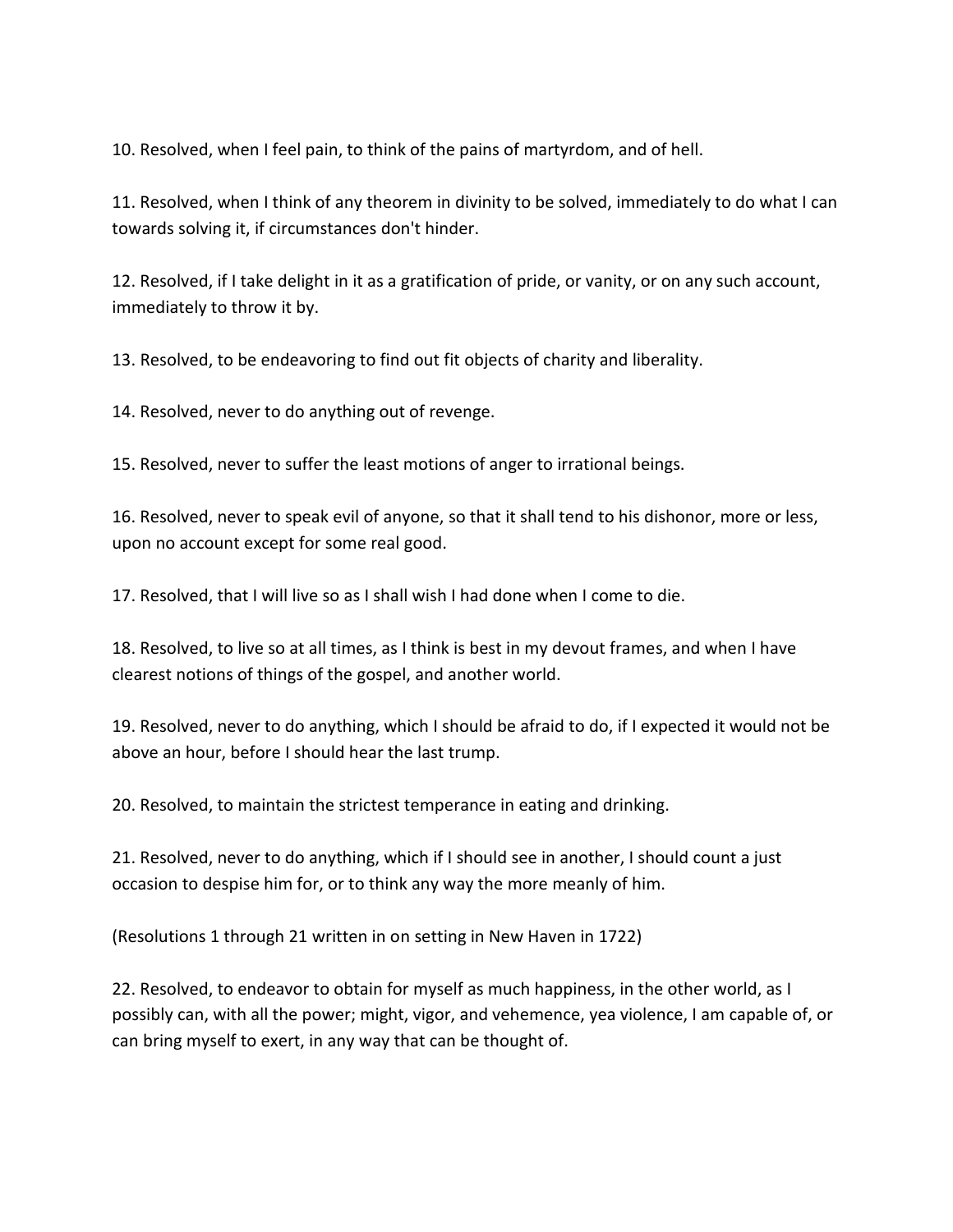23. Resolved, frequently to take some deliberate action, which seems most unlikely to be done, for the glory of God, and trace it back to the original intention, designs and ends of it; and if I find it not to be for God's glory, to repute it as a breach of the 4th Resolution.

24. Resolved, whenever I do any conspicuously evil action, to trace it back, till I come to the original cause; and then both carefully endeavor to do so no more, and to fight and pray with all my might against the original of it.

25. Resolved, to examine carefully, and constantly, what that one thing in me is, which causes me in the least to doubt of the love of God; and to direct all my forces against it.

26. Resolved, to east away such things, as I find do abate my assurance.

27. Resolved, never willfully to omit anything, except the omission be for the glory of God; and frequently to examine my omissions.

28. Resolved, to study the Scriptures so steadily, constantly and frequently, as that I may find, and plainly perceive myself to grow in the knowledge of the same.

29. Resolved, never to count that a prayer, nor to let that pass as a prayer, nor that as a petition of a prayer, which is so made, that I cannot hope that God will answer it; nor that as a confession, which I cannot hope God will accept.

30. Resolved, to strive to my utmost every week to be brought higher in religion, and to a higher exercise of grace, than I was the week before.

31. Resolved, never to say anything at all against anybody, but when it is perfectly agreeable to the highest degree of Christian honor, and of love to mankind, agreeable to the lowest humility, and sense of my own faults and failings, and agreeable to the golden rule; often, when I have said anything against anyone, to bring it to, and try it strictly by the test of this Resolution.

32. Resolved, to be strictly and firmly faithful to my trust, that that in Prov. 20:6, "A faithful man who can find?" may not be partly fulfilled in me.

33. Resolved, always to do what I can towards making, maintaining, establishing and preserving peace, when it can be without over-balancing detriment in other respects. Dec.26, 1722.

34. Resolved, in narration's never to speak anything but the pure and simple verity.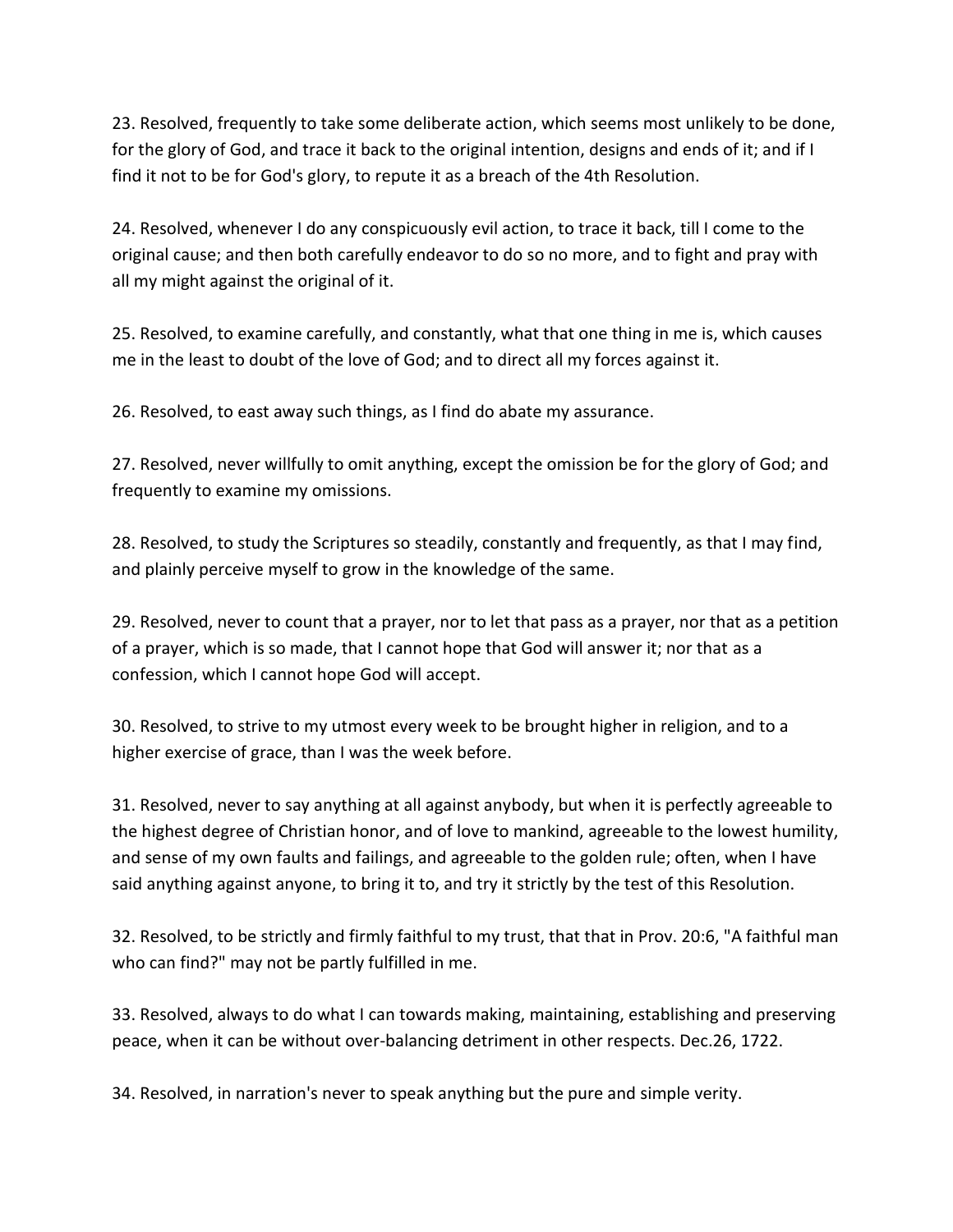35. Resolved, whenever I so much question whether I have done my duty, as that my quiet and calm is thereby disturbed, to set it down, and also how the question was resolved. Dec. 18, 1722.

36. Resolved, never to speak evil of any, except I have some particular good call for it. Dec. 19, 1722.

37. Resolved, to inquire every night, as I am going to bed, wherein I have been negligent, what sin I have committed, and wherein I have denied myself: also at the end of every week, month and year. Dec.22 and 26, 1722.

38. Resolved, never to speak anything that is ridiculous, sportive, or matter of laughter on the Lord's day. Sabbath evening, Dec. 23, 1722.

39. Resolved, never to do anything that I so much question the lawfulness of, as that I intend, at the same time, to consider and examine afterwards, whether it be lawful or no; except I as much question the lawfulness of the omission.

40. Resolved, to inquire every night, before I go to bed, whether I have acted in the best way I possibly could, with respect to eating and drinking. Jan. 7, 1723.

41. Resolved, to ask myself at the end of every day, week, month and year, wherein I could possibly in any respect have done better. Jan. 11, 1723.

42. Resolved, frequently to renew the dedication of myself to God, which was made at my baptism; which I solemnly renewed, when I was received into the communion of the church; and which I have solemnly re-made this twelfth day of January, 1722-23.

43. Resolved, never henceforward, till I die, to act as if I were any way my own, but entirely and altogether God's, agreeable to what is to be found in Saturday, January 12. Jan.12, 1723.

44. Resolved, that no other end but religion, shall have any influence at all on any of my actions; and that no action shall be, in the least circumstance, any otherwise than the religious end will carry it. Jan.12, 1723.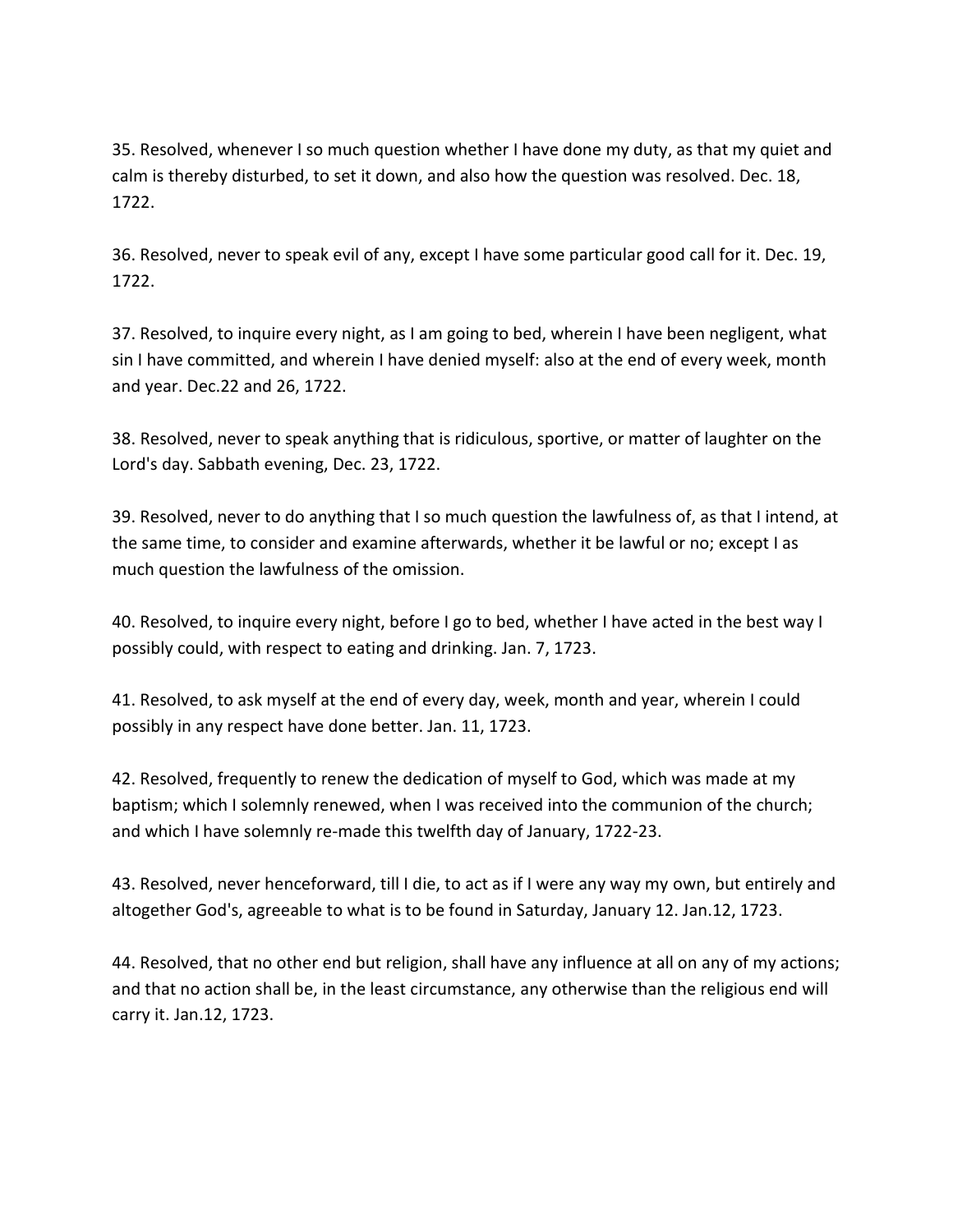45. Resolved, never to allow any pleasure or grief, joy or sorrow, nor any affection at all, nor any degree of affection, nor any circumstance relating to it, but what helps religion. Jan.12 and 13, 1723.

46. Resolved, never to allow the least measure of any fretting uneasiness at my father or mother. Resolved to suffer no effects of it, so much as in the least alteration of speech, or motion of my eve: and to be especially careful of it, with respect to any of our family.

47. Resolved, to endeavor to my utmost to deny whatever is not most agreeable to a good, and universally sweet and benevolent, quiet, peaceable, contented, easy, compassionate, generous, humble, meek, modest, submissive, obliging, diligent and industrious, charitable, even, patient, moderate, forgiving, sincere temper; and to do at all times what such a temper would lead me to. Examine strictly every week, whether I have done so. Sabbath morning. May 5, 1723.

48. Resolved, constantly, with the utmost niceness and diligence, and the strictest scrutiny, to be looking into the state of my soul, that I may know whether I have truly an interest in Christ or no; that when I come to die, I may not have any negligence respecting this to repent of. May 26, 1723.

49. Resolved, that this never shall be, if I can help it.

50. Resolved, I will act so as I think I shall judge would have been best, and most prudent, when I come into the future world. July 5, 1723.

51. Resolved, that I will act so, in every respect, as I think I shall wish I had done, if I should at last be damned. July 8, 1723.

52. I frequently hear persons in old age say how they would live, if they were to live their lives over again: Resolved, that I will live just so as I can think I shall wish I had done, supposing I live to old age. July 8, 1723.

53. Resolved, to improve every opportunity, when I am in the best and happiest frame of mind, to cast and venture my soul on the Lord Jesus Christ, to trust and confide in him, and consecrate myself wholly to him; that from this I may have assurance of my safety, knowing that I confide in my Redeemer. July 8, 1723.

54. Whenever I hear anything spoken in conversation of any person, if I think it would be praiseworthy in me, Resolved to endeavor to imitate it. July 8, 1723.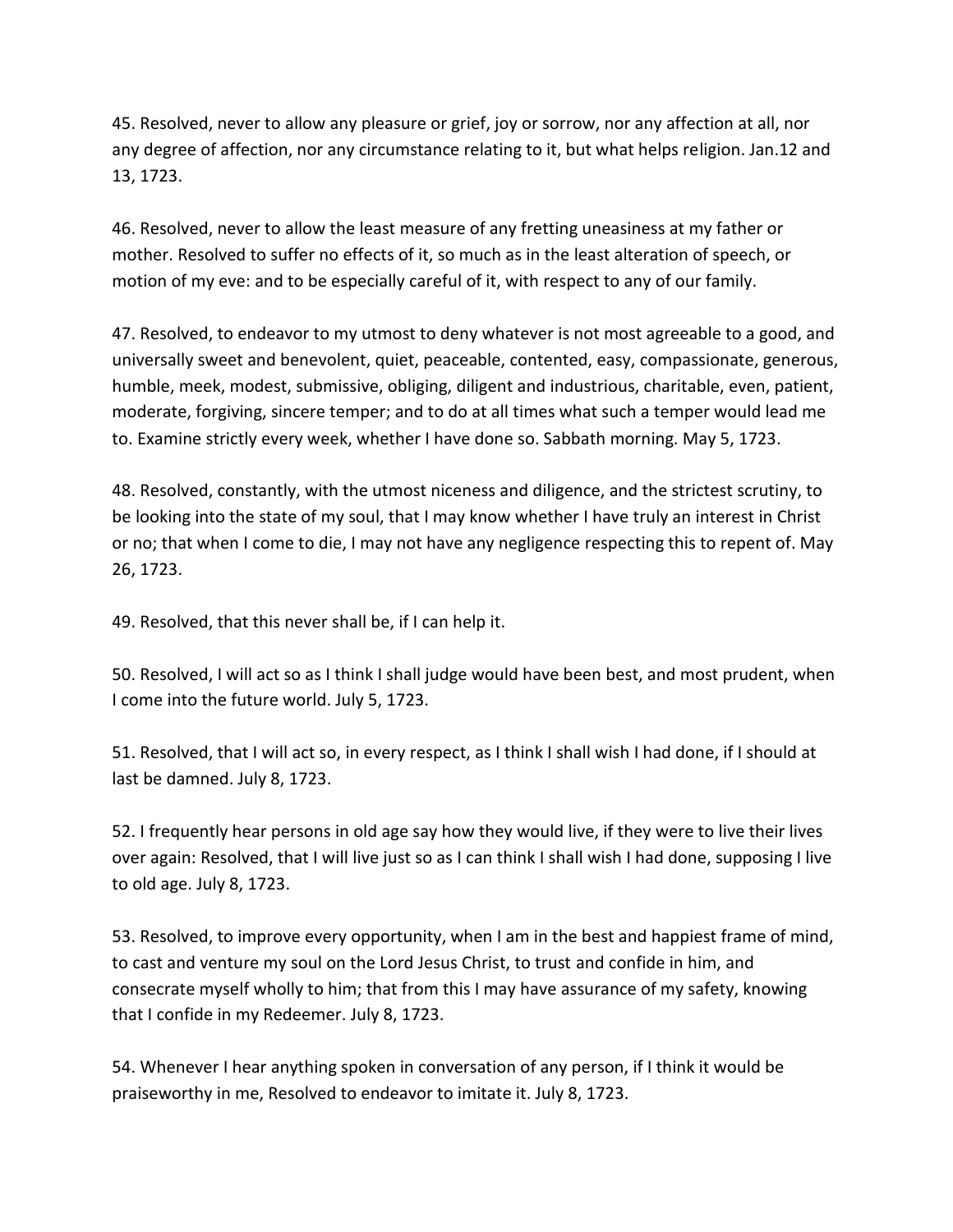55. Resolved, to endeavor to my utmost to act as I can think I should do, if I had already seen the happiness of heaven, and hell torments. July 8, 1723.

56. Resolved, never to give over, nor in the least to slacken my fight with my corruptions, however unsuccessful I may be.

57. Resolved, when I fear misfortunes and adversities, to examine whether  $\sim$  have done my duty, and resolve to do it; and let it be just as providence orders it, I will as far as I can, be concerned about nothing but my duty and my sin. June 9, and July 13 1723.

58. Resolved, not only to refrain from an air of dislike, fretfulness, and anger in conversation, but to exhibit an air of love, cheerfulness and benignity. May 27, and July 13, 1723.

59. Resolved, when I am most conscious of provocations to ill nature and anger, that I will strive most to feel and act good-naturedly; yea, at such times, to manifest good nature, though I think that in other respects it would be disadvantageous, and so as would be imprudent at other times. May 12, July 11, and July 13.

60. Resolved, whenever my feelings begin to appear in the least out of order, when I am conscious of the least uneasiness within, or the least irregularity without, I will then subject myself to the strictest examination. July 4, and 13, 1723.

61. Resolved, that I will not give way to that listlessness which I find unbends and relaxes my mind from being fully and fixedly set on religion, whatever excuse I may have for it-that what my listlessness inclines me to do, is best to be done, etc. May 21, and July 13, 1723.

62. Resolved, never to do anything but duty; and then according to Eph. 6:6-8, do it willingly and cheerfully as unto the Lord, and not to man; "knowing that whatever good thing any man doth, the same shall he receive of the Lord." June 25 and July 13, 1723.

63. On the supposition, that there never was to be but one individual in the world, at any one time, who was properly a complete Christian, in all respects of a right stamp, having Christianity always shining in its true luster, and appearing excellent and lovely, from whatever part and under whatever character viewed: Resolved, to act just as I would do, if I strove with all my might to be that one, who should live in my time. Jan.14 and July 13, 1723.